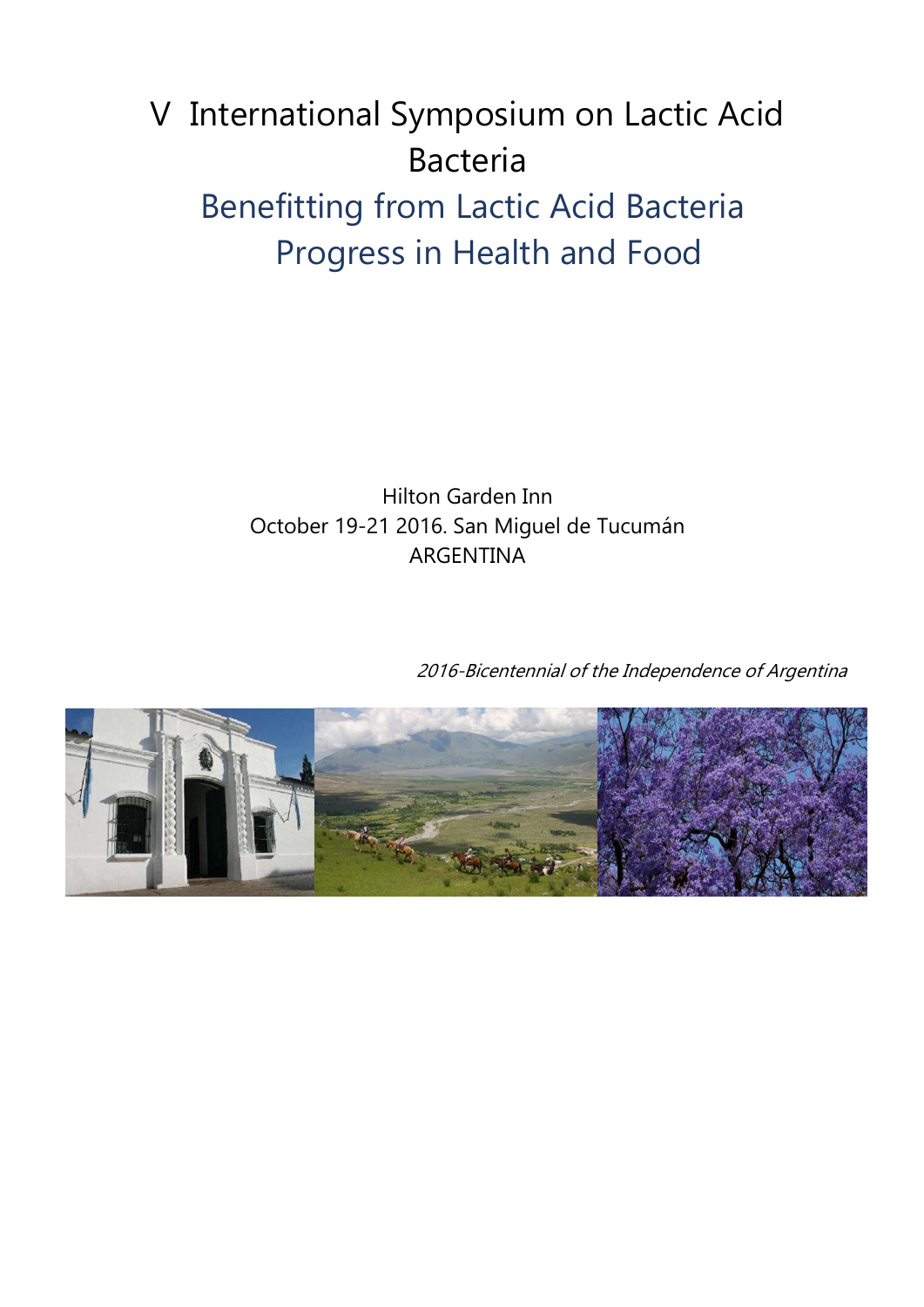# General Programme\* V International Symposium on Lactic Acid Bacteria - 2016

#### **PROBIOTICS Wednesday October 19<sup>th</sup>**

8:00-9:00 h. Registration and poster mounting

9:00-9:30 h. **Welcome address by Dr. Fernanda Mozzi** (President V International Symposium on Lactic Acid Bacteria, CERELA; Tucumán, Argentina)

9:30-10:10 h. Lecture 1. **Dr. Catherine Stanton**. Title: To be announced. Teagasc, Cork, Ireland

10:10-10:40 h. Coffee

10:40-11:20 h. Lecture 2. **Dr. Haruki Kitazawa. Immunoregulatory effects of lactic acid bacterial exopolysaccharides: new insights into molecular intestinal epithelial cells**. Tohoku University, Sendai, Japan

11:30-12:00 h. Lecture 3. **Dr. Koen Venema. Mechanistic studies towards the interactions of probiotics with the host**. Maastricht University, The Netherlands

12:00-14:00 h. Lunch

14:00-14:30 h. Lecture 4. **Dr. Michael Gänzle**. **Exopolysaccharide production by lactobacilli: a probiotic trait?** University of Alberta, Department of Agricultural, Food and Nutritional Science, Edmonton, AB, Canada

14:30-1600 h. Session S1. **Lactic Acid Bacteria as Probiotics**

- 1. **Dr. Tomonori. Nochi. The importance of intestinal environment for the development of mammary gland immune system.** Tohoku University, Japan
- 2. **Dr. Carolina Maldonado Galdeano**. **Probiotics as adjuvant of the immune system under stress conditions.** CERELA-CONICET, Argentina
- 3. **Dr. Susana Salva**. **The role of immunobiotics in granulopoiesis: effect on the resistance against respiratory infections in immunocompromised hosts.** CERELA-CONICET, Argentina
- 4. **Dr. Cecilia Dogi**. **Lactic acid bacteria as silage inoculants: improvement of silage fermentation, inhibition of toxicogenic fungi and beneficial properties to the host**. Universidad Nacional de Rio Cuarto, Córdoba, Argentina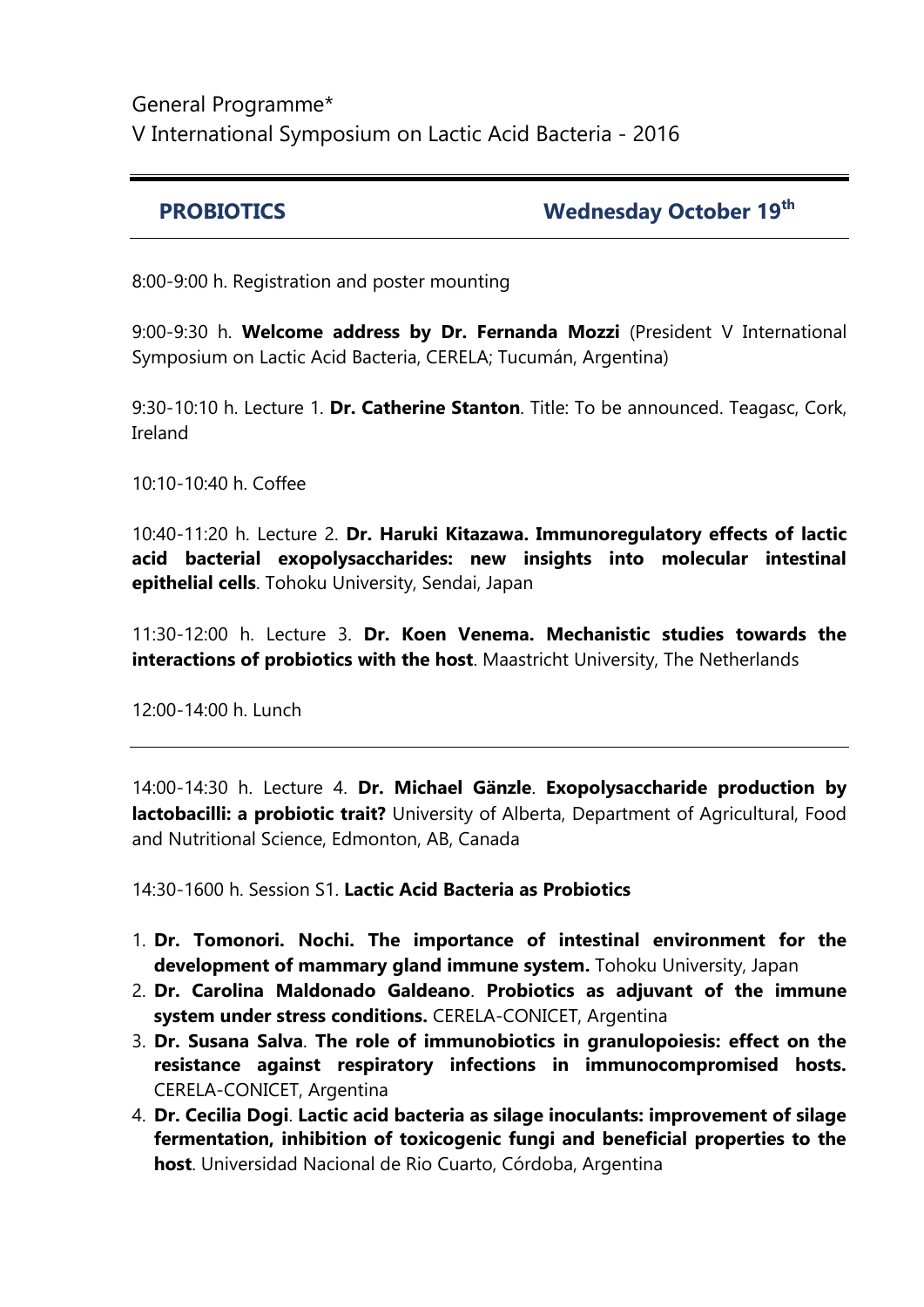#### 5. **Dr. Eloy Argañaraz Martínez. Tailor-made probiotic products for the poultry industry**. Universidad Nacional de Tucumán, Argentina

16:00-17:00 h. Poster viewing- Coffee

17:00-18:00 h. Poster presentation

18:00-18:30 h. **Argentina´s Bicentennial Video**

20:00-22:00. Symposium Dinner at the Historical House of Tucumán.

# **METABOLISM AND FERMENTED FOODS Thursday October 20th**

9:00-9:40 h. Lecture 5. **Dr. Marie Cristine Champomier Verges. Heme transport and utilization in Lactobacillus sakei.** INRA, Jouy-en-Josas, France

9:40-10:20 h. Lecture 6. **Dr. Monique Zagorec. Microbial communities of poultry meat and their behavior during storage.** ONIRIS, Nantes, France

10:20-10:50 h. Coffee

10:50-11:30 h. Lecture 7. **Dr. Frédéric Leroy. Bacterial functionalities for improved fermentation processes.** VUB, Belgium.

11:30-12:00. Lecture 8. **Dr. Marco Gobbetti. The ecological and functional features of sourdough lactic acid bacteria.** University of Bari Aldo Moro, Italy

12:00-14:00 h. Lunch

14:00-14:30 h. **Speaker To Be Announced. Fermented Foods.** Christian Hansen Argentina

14:30-16:10 h. Session S2. **Metabolism and Food Applications**

1. **Dr. Elizabeth Tymczyszyn**. **Protectant effect of sugars on preservation of lactic acid bacteria.** Universidad Nacional de Quilmes, Argentina

2. **Dr. Micaela Pescuma**. **Biotransformation of selenium by lactic acid bacteria**. CERELA-CONICET, Argentina.

3. **Dr. Claudia Abeijón. Esterases of lactic acid bacteria: their contribution to the development of functional foods.** CERELA-CONICET, Argentina

4. **Dr. Luciana Gerez.** Title: To be announced. CERELA-CONICET, Argentina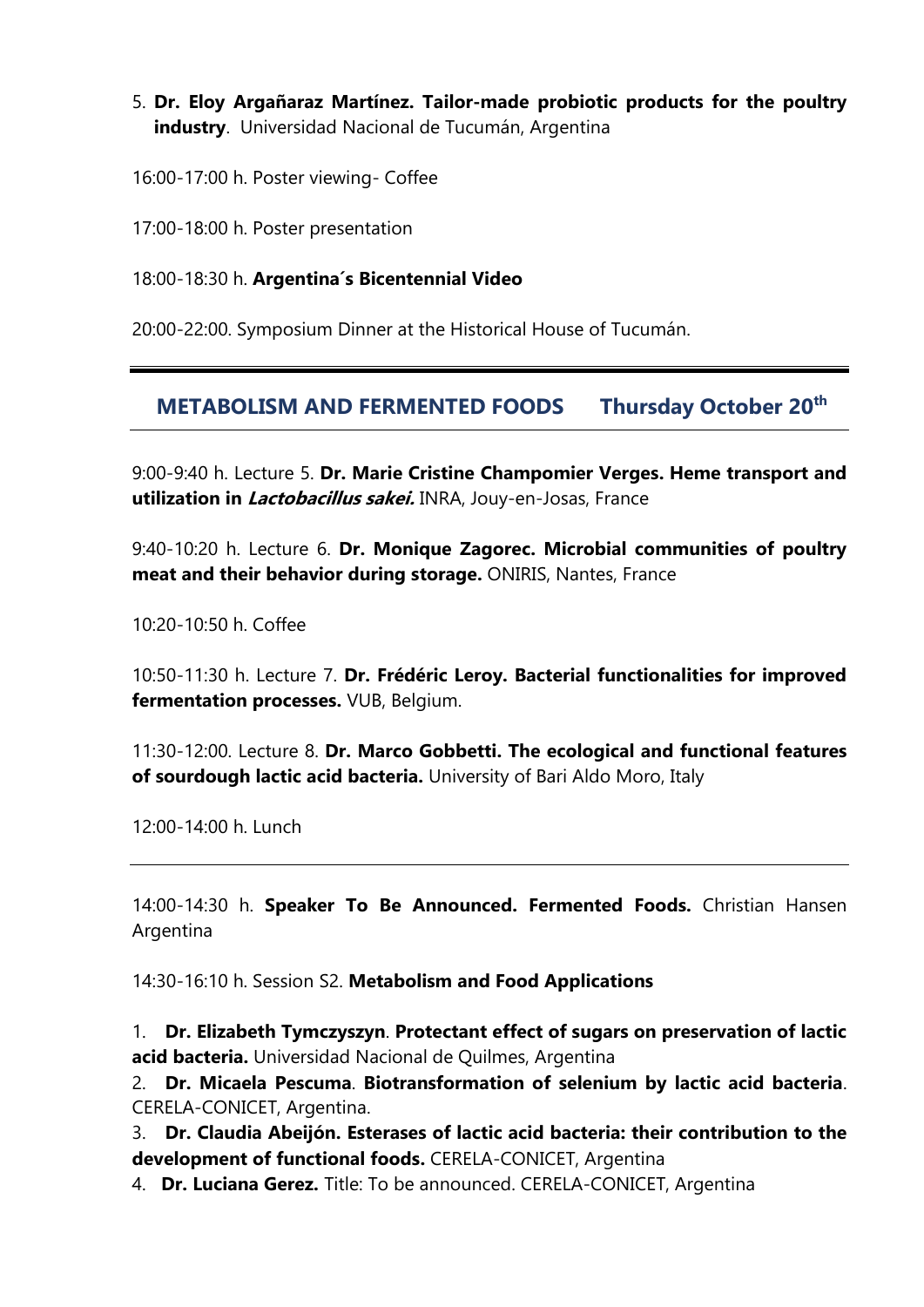16:10-17:00 h. Poster viewing-Coffee

17:00-18:30 h. Poster presentation

### **OMICS AND MOLECULAR ASPECTS Friday October 21st**

9:00-9:40 h. Lecture 9. **Dr. Sylvain Moineau. CRISPR-Cas systems: from humble beginnings to today's headlines**. Université Laval, Quebec, Canada

9:40-10:10 h. Lecture 10. **Dr. M. Andrea Azcarate-Peril. The future is here: Current and emerging technologies for gut microbiome research.** University of North Carolina, Chapel Hill, USA

10:10-10:40 h. Poster viewing-Coffee

10:40-11:10 h. Lecture 11. **Dr. Stephane Chaillou. Pangenomic analysis of the four species within the Lactobacillus sakei phylogenetic clade**. Micalis Institute, INRA, Université Paris-Saclay, France

11:10-11:40 h. Lecture 12. **Dr. Marcus Lechner. 6S RNA - Global regulator of cellular transcripts**. Marburg University, Marburg, Germany

11:40-12: 30 Poster Presentations

12:30-14:00 h. Lunch

14:30-15:00. Lecture 13. **Dr. Beatriz Martínez. Bacteriocins from lactic acid bacteria: lactococcin 972 breaks the rule**. IPLA-CSIC- Villaviciosa, Spain

15:00-15:30 h. Coffee break

15:30-17:00 Session S3. **Molecular Aspects of Lactic Acid Bacteria**

- 1. **Dr. Víctor Blancato**. **Citrate metabolism is a diverse and highly regulated trait in lactic acid bacteria.** IBR-Rosario, Argentina
- 2. **Dr. Mariana Piuri. Functional and structural characterization of the host recognition apparatus of Lactobacillus casei phage J-1**. Universidad de Buenos Aires, Argentina